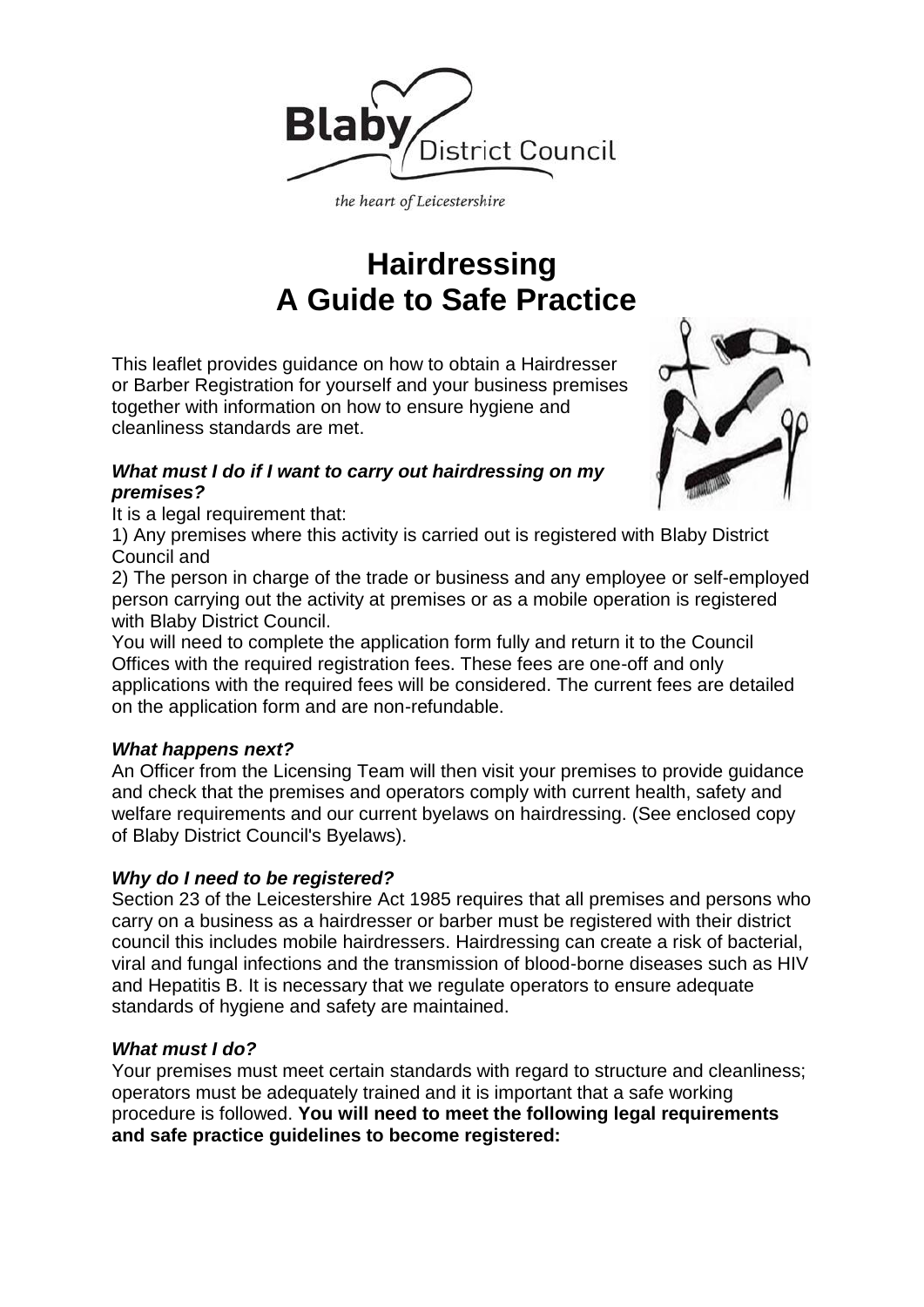### *Cleanliness of Premises Requirements*

For the purpose of safeguarding the cleanliness of premises, you must ensure that:-

- All internal walls, partitions and ceilings are capable of being kept cleaned and are maintained in a clean condition and good repair.
- The floor and any covering are kept in good repair and are cleaned at least once a day and swept as necessary to prevent the accumulation of hair clippings, neck wool or other litter
- All sweepings and other litter are placed in suitable covered receptacles and are emptied as necessary and at least once a day and kept clean.
- Every chair or seat is kept clean.
- Every shelf, table, cabinet, wash basin and other fittings are kept clean.

# *Cleanliness of Instruments, Towels, Materials and Equipment Requirements*

You must ensure that immediately before use in connection with any customer (Refer to Appendix 1):-

- Any gown, wrap or other protective clothing is clean
- Any paper or other covering placed on the back of a chair is clean.
- Any towel, cloth, neck wool or article which is applied to the face, head or neck is clean and has not previously been used in connection with any other customer unless it has been adequately cleaned
- Any metal instrument likely to come into contact with a customer should be adequately disinfected. Disposable blades should be used where possible and disposed immediately in a 'sharps' box or appropriate blade container. All sharp implements should be cleaned with an appropriate disinfectant (i.e. one approved for killing bacteria, viruses and fungi) after each use. The disinfectant should be changed daily.
- Any soap in solid form should be adequately rinsed

A fresh supply of water must be used for shaving, shampooing or washing each customer. All articles used for the purpose of shaving must be cleaned immediately before and after use.

# *Operator Requirements*

- Hands and clothes must be clean before attending any customer.
- Suitable and sufficient washing facilities must be provided and maintained (including hot and cold water, hand wash and means of drying hands).
- Any overalls (clothing or uniform) worn must be clean
- Any open boil or sore on an exposed part of the body must be effectively covered by an impermeable dressing while attending a customer
- Disposable gloves (nitrile/vinyl type) must be worn if operator's hands have a skin condition or the client has a scalp condition/infection

# *Treatment of Wounds*

In the event of a hairdresser suffering injury to the skin, the injury should be treated with a pre-packed spirit swab and then covered with a waterproof dressing/plaster. In the event of a customer's skin being accidentally cut / damaged in any way, the wound should be treated with a pre-packed spirit swab and then left to dry. If wound does not stop bleeding then seek medical attention. ALL accidents / incidents should be recorded in an accident book.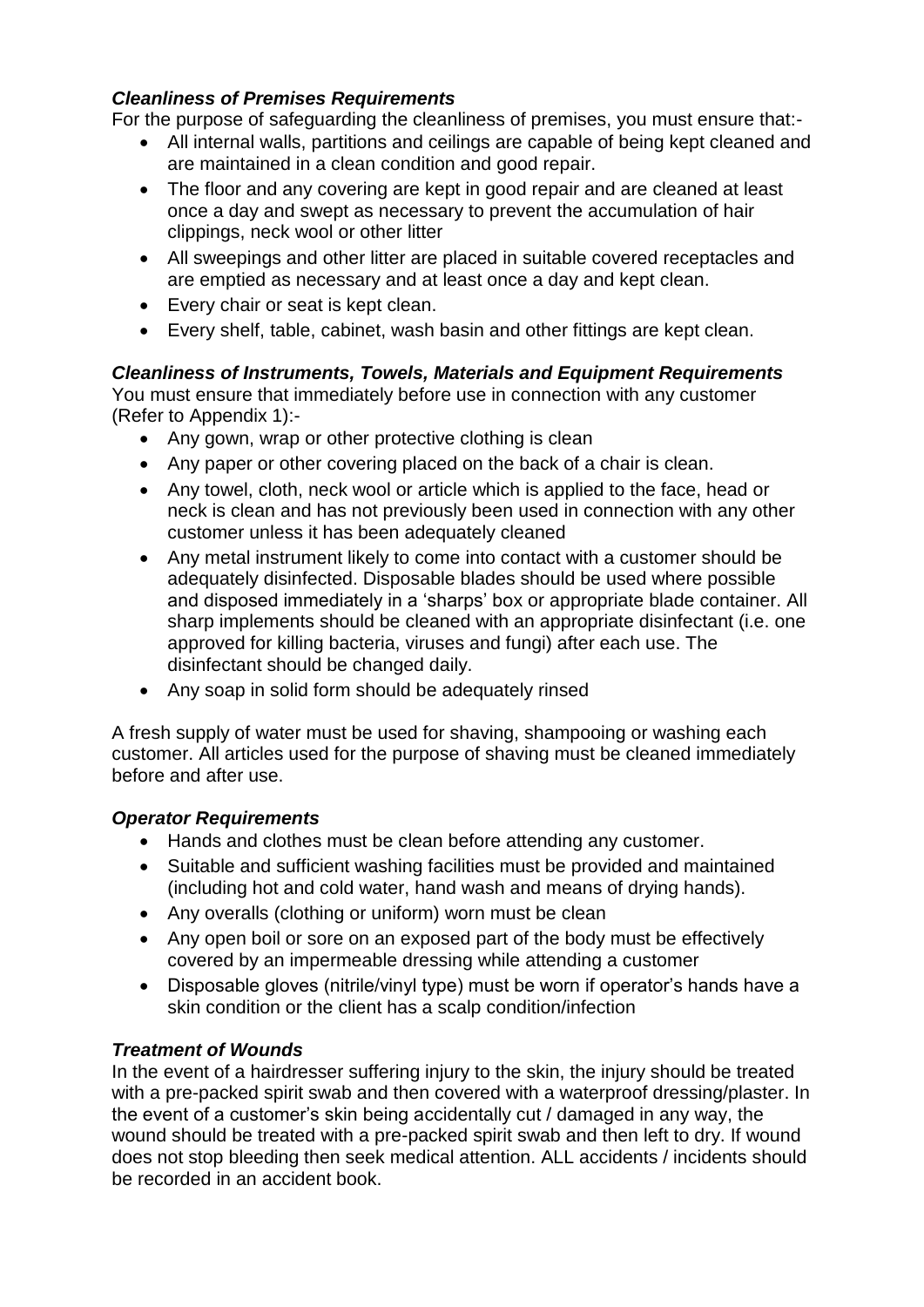# *Hairdressing Products and Chemicals*

The use of some products/ chemicals and wet hand work in hairdressing can cause eye, skin or breathing irritation or allergy to customers and operators. To minimise the risk of this happening you should:

- Avoid using dusty products buy granules, pastes or solutions
- Follow supplier's instructions on use and storage
- Wear non-latex disposable gloves when using products or wet working
- Operators must check customers for history of allergy to products and any damage to scalp
- Carry out skin allergy tests as per manufacturer's instructions 48 hours before treatment
- Ensure the Salon and stockroom are well ventilated
- Clients are well protected with gowns, towels, etc.
- Regular staff health surveillance if a product states causes "sensitisation" or "allergic reactions" i.e. asthma or dermatitis. For dermatitis, this involves checking hands for signs of dryness, redness, blisters, etc. For asthma this involves checking if staff experience breathing difficulties or wheezing.

# *General Health and Safety Requirements*

To comply with health and safety law, all businesses are also required to ensure the following:-

- Carry out a suitable and sufficient risk assessment (Refer to HSE sample risk assessment for a hairdressing salon).
- Provision of adequate ventilation, lighting, working temperature, work space etc.
- Provision of suitable and sufficient sanitary facilities for operators.
- Provision of adequate first aid materials.
- Provision of accident recording and reporting procedures.
- Maintenance of electrical and gas installation and equipment in a safe condition.
- Provision of fully adjustable client chairs, children's seats and wheeled stools

# *What do I need to do if I have a mobile business?*

You must take the same precautions when visiting client's homes. You must have suitable facilities for disinfecting equipment.

# *What else do I need to do?*

There are a number of other things you need to do:-

- When you receive your registration certificate/s they must be displayed in a conspicuous position at the premises.
- You must have employer's liability insurance and it is recommended you also have public liability insurance.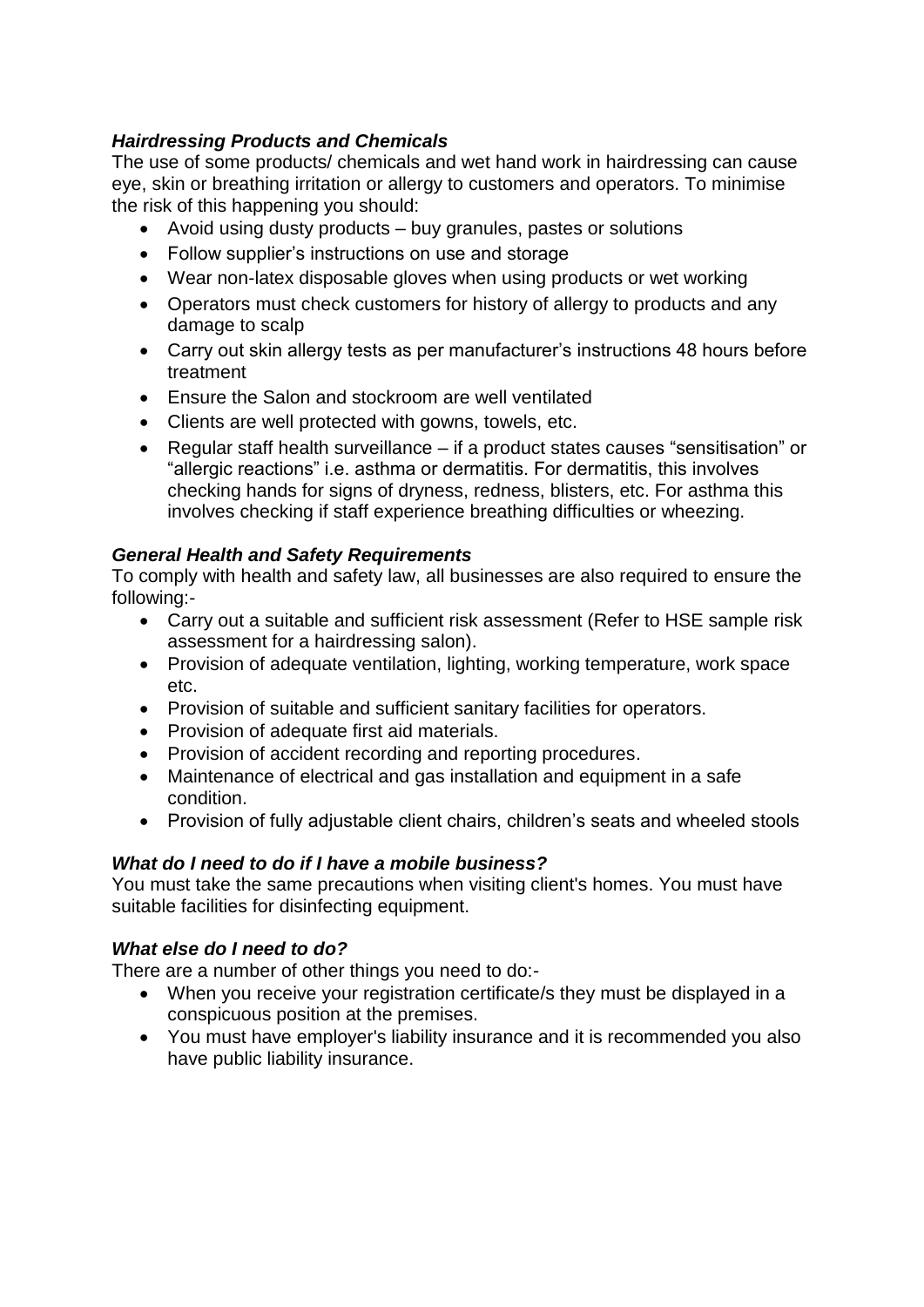### *Where can I get further information?*

Should you require any further information please do not hesitate to contact the Licensing Team, Blaby District Council, Desford Road, Narborough, Leicestershire LE19 2EP or Tel: 0116 272 7782 or 7783 Email: [licensing@blaby.gov.uk](mailto:licensing@blaby.gov.uk)

#### **References**

- 1. Blaby District Council Byelaws on Hairdressing
- 2. HSE sample risk assessment for a hairdressing salon
- 3. HSE SR11 COSHH essentials for Hairdressing
- 4. Further guidance can also be obtained from the National Hairdressers Federation, telephone number 0845 345 6500.